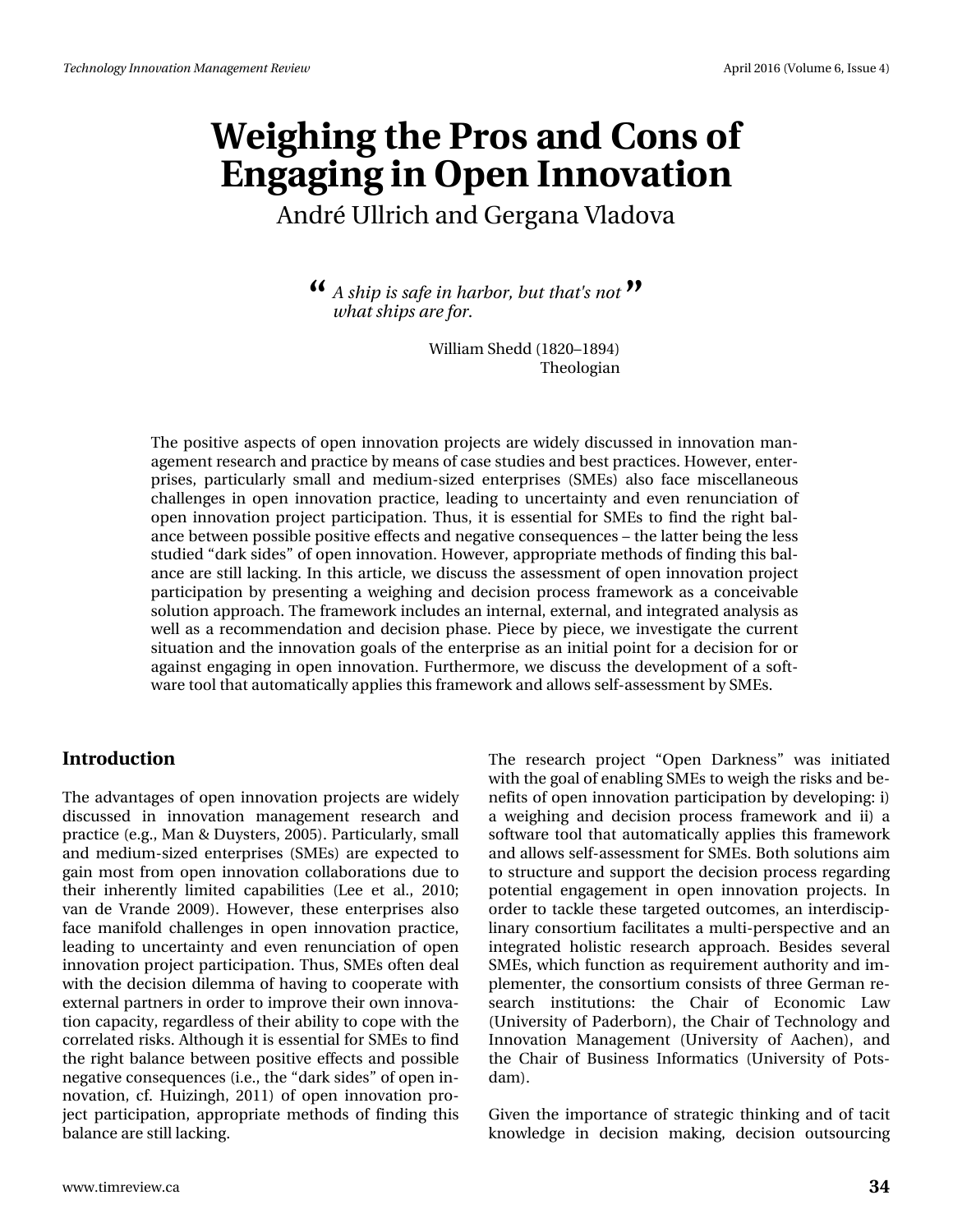*André Ullrich and Gergana Vladova*

from a person to a software-based solution is inherently erroneous. Accordingly, it is explicitly not intended within the software tool to automate and process decisions, thereby removing human responsibility. It is envisaged to reduce insecurity in decision making for open innovation participation by providing a support structure that identifies causalities and alternatives and leads to the identification of action alternatives. Furthermore, the use of the tool is beneficial not only for the decision makers: given the fact that "innovation is a team sport" and employees "must be prepared to change their way of thinking" (Valkokari, 2015), it can also provide a basis for deeper understanding regarding the new aspects of the innovation process.

The goal of the present article is to discuss the assessment of potential open innovation project participation against the background of the impossibility to either predict the future or to capture all necessary environmental information as well as the serious need of SMEs for aid in this matter. This discussion will be conducted by explicating a weighing and decision process framework as a conceivable solution approach.

The remainder of the article is organized as follows. First, we emphasize the relevant theoretical aspects of open innovation. Next, we describe the methodological approach used within the study. Then, we describe the solution approach. Finally, we provide conclusions.

## **The Bright and Dark Sides of Open Innovation**

According to conventional understanding, the primary success factors in innovative enterprises are their employees, R&D divisions, and fault-tolerant corporate cultures. This kind of innovation refers to the closed innovation paradigm (Chesbrough, 2003). Due to an increasing trend towards globalization, new market participants, and simultaneously shorter product lifecycles with correspondingly increasing R&D costs, the closed innovation paradigm was superseded last century (Gerybadze & Reger, 1999) by the theory of open innovation, which emphasizes the significantly higher importance of external resources (Chesbrough, 2003).

Open innovation is "the use of purposive inflows and outflows of knowledge to accelerate internal innovation" (Chesbrough et al., 2006). Thus, open innovation can be described as an interactive and collaborative innovation process with external partners (Veer et al., 2013). The positive aspects of open innovation for SMEs are widely discussed (Lee et al., 2010). Table 1 depicts some of the "bright sides" of open innovation structured into organizational, knowledge management, and legal aspects.

Comparatively, the so-called "dark sides" of open innovation processes – as shown in Table 2 – have thus far been neglected. Notably, the legal aspects are typically not structured or placed under the umbrella of open innovation research (Müller, 2013).

#### *Evaluation in innovation management*

Broad evaluation is a crucial challenge of innovation management (cf. Adams et al., 2006), particularly for assessing an enterprise's situation and developing suitable improvement measures. Existing approaches focus either on isolated aspects of innovation management, such as idea evaluation, or they consider the innovation process as an internal activity (Afuah, 2003). They can, however, be adapted for open innovation processes.

Business modelling with a focus on knowledge-intensive processes (such as innovation processes) provides another path to analyze and evaluate the current situation in an enterprise. Although the open innovation literature describes innovation processes with specific phases, in reality, SMEs innovation processes are often

**Table 1.** The bright sides of open innovation (Chesbrough et al., 2006; Lee et al., 2010; Veer et al., 2010)

| <b>Organizational</b>                                                                                     | <b>Knowledge Management</b>                                                                                                                                                                    | Legal                                                                                                                                       |
|-----------------------------------------------------------------------------------------------------------|------------------------------------------------------------------------------------------------------------------------------------------------------------------------------------------------|---------------------------------------------------------------------------------------------------------------------------------------------|
| Diversification of R&D investments<br>$\bullet$<br>Easier market entry<br>Resource acquisition advantages | Broader base of ideas<br>$\bullet$<br>Technological synergy effects<br>Improvement of the internal<br>learning capacity through the<br>transfer of external knowledge and<br>learning routines | Use of intellectual property as<br>strategic assets<br>Monitoring of the uncertainty of<br>value and protection level of others'<br>patents |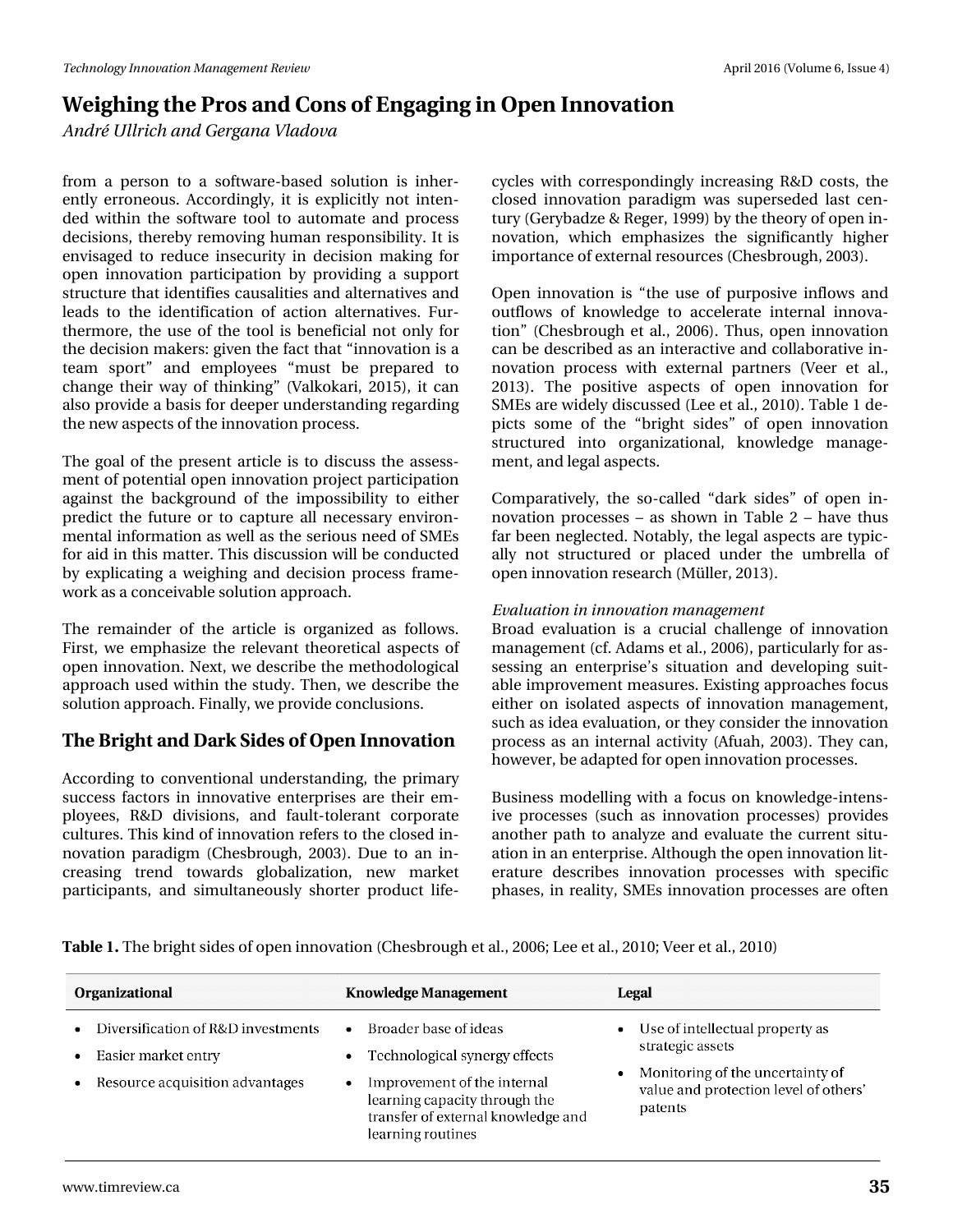*André Ullrich and Gergana Vladova*

**Table 2.** The dark sides of open innovation (Enkel et al., 2009; Müller, 2013; Veer et al., 2013)

| <b>Organizational</b>                                                                  | <b>Knowledge Management</b>                                                                                                            | Legal                                                                                                                                                                                         |
|----------------------------------------------------------------------------------------|----------------------------------------------------------------------------------------------------------------------------------------|-----------------------------------------------------------------------------------------------------------------------------------------------------------------------------------------------|
| Process coordination costs<br>Implementation costs<br>More faults in routine workflows | Strong dependence on external<br>knowledge<br>Loss of key knowledge control<br>Loss of flexibility, creativity, and<br>strategic power | • Lack in legacy for additional tasks<br>Intellectual property spillover<br>$\bullet$<br>Different levels of contractual<br>experience compared to big<br>enterprises (as potential partners) |

unstructured. Thus, such an analysis is an essential starting point for evaluating knowledge and information flows, business processes and personnel interactions (Gronau, 2012).

## **Research Approach**

The openness of innovation processes is associated with uncertainty regarding positive and negative consequences of the project design. Thus, enterprises often need methodical support within the decision process of open innovation project participation. However, according to our review of the literature, no approaches exist for weighing the risks and benefits of open innovation project participation.

The lack of a decision support framework for weighing benefits and risks of open innovation participation leads to the contributions' underlying question:

*In terms of the development of a self-assessment software tool for SMEs – to evenly capture, analyse, and weigh chances and risks of open innovation projects – how should a weighing and decision process framework be designed?*

## **Methodological approach within the study**

To ensure theoretical and practical relevant aspects within the weighing and decision process framework and the software tool are not neglected, our research design includes a combination of qualitative, quantitative, and software development methods:

1. A literature review on the following topics: phases and evaluation of open innovation processes in SMEs, internal and external knowledge interfaces, conditions of participation, measures for participation and risk reduction, and positive and negative aspects of open innovation.

- 2. Modelling and analysis of existing open innovation processes for 15 SMEs, on the basis of more than 35 interviews with decision makers and employees. The main result of this second step, combined with the first step (i.e., the literature review) is the identification of open innovation process assessment indicators for SMEs including knowledge management, organizational, and legal aspects.
- 3. Indicator evaluation, through a survey and interviews with open innovation experts. Part of this step is the establishment of a community of open innovation experts, which acts as a supervisory body and validation group.

Applying the results of these three theoretical steps, the following conceptual tasks are addressed:

- 4. Development of a methodological procedure in the form of a weighing and decision framework with the aid of an evaluation catalogue, ratio systems, and implementation procedure models for SMEs.
- 5. Implementation of the methodological procedure within a self-assessment tool. This step includes a determination of requirements based on the results of the previous and the actual development of the tool based on the scrum software development framework. Scrum (Sutherland & Schwaber, 2013) is an agile software development framework that is based on rules that define five activities (sprint planning, daily scrum, sprint review, sprint retrospective, product backlog refinement), three artefacts (product backlog, sprint backlog, product increment), and three roles (product owner, development team, scrum master) (cf. Beedle & Schwaber, 2002). Due to ongoing group discussion and reflection at the end of each work phase, a continuous improvement process ensures a positive effect on the technical results.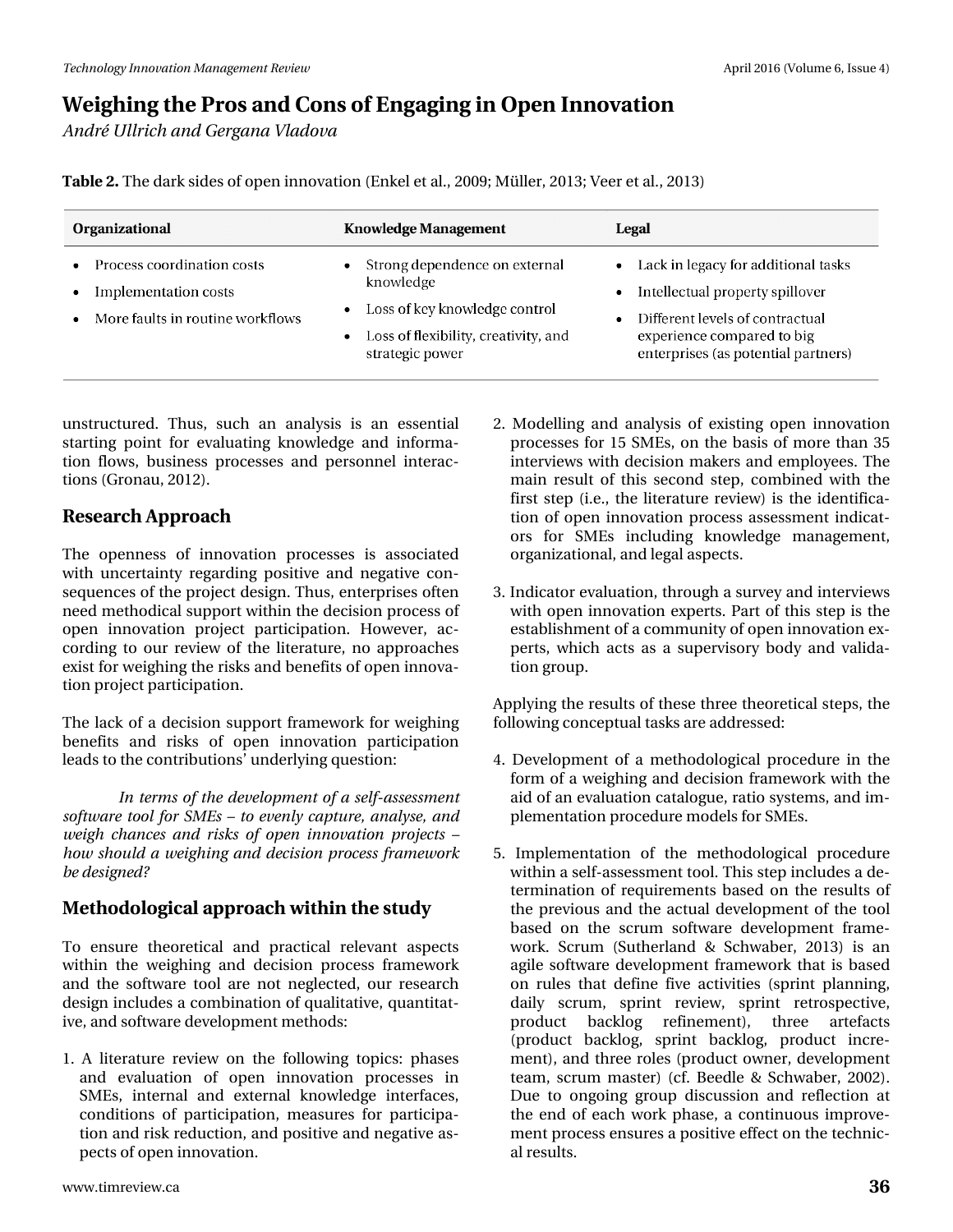*André Ullrich and Gergana Vladova*

## **Approaching a Solution**

Besides the theoretical outcomes that result from the first three steps of the methodology as a state-of-the-art extension, the second main emphasis of the project lies in the implications of the results on enterprise practice. This second aspect is addressed by the development of the software tool on the basis of the weighing and decision process framework. Due to the wide heterogeneity of open innovation situations and innovation processes, it would be foolhardy to assume that a software tool (as a main outcome) could take the entrepreneurial decision and, thereby, simply solve the complex decision problem of open innovation participation. However, the special value of the tool is the possibility to assist SME innovation managers by guiding them through the self-assessment weighing and decision process in the run-up of a potential new open innovation project.

In the given situation, decision makers and innovation managers are confronted with strategic and operative challenges, such as:

- What are our (innovation) goals?
- To what extent are we willing to take risks?
- How structured is the current (open innovation) process?
- How open could and should the innovation process be?
- What specific risks exist regarding potential partners and knowledge and information losses?
- What is the level of preparation required to avert these risks?
- What kind of improvement can be expected from cooperation with external partners?

These and further questions are addressed by the weighing and decision process framework. The process can be structured in five steps, which are described and exemplified below and in Figure 1.

As a starting point of the process, three different aspects are evaluated with the active involvement of the enterprise:

- 1. *Identification of innovation goal, degree of innovation, risk propensity, and strengths and weaknesses analysis (a general analysis aspect, irrespective of a concrete open innovation project):* Primary and secondary value chain activities constitute the framework to identify enterprises' specific open innovation strengths and weaknesses (e.g., innovation project experience, own innovation process structure, resource allocation). Applying the software tool, profile tables, and process analysis models will be used for these queries. The innovation goal will be divided into output, input, and process goals. The degree of innovation will be assessed as incremental or radical and according to corporations' innovation intensity. The risk propensity categories are: risk seeking, risk averse, and risk neutral. These aspects will be queried by closed direct or indirect questions.
- 2. *Identification of benefits and risks as well as assessment of their occurrence probability (analysis aspect*



**Figure 1.** Analysis and decision process framework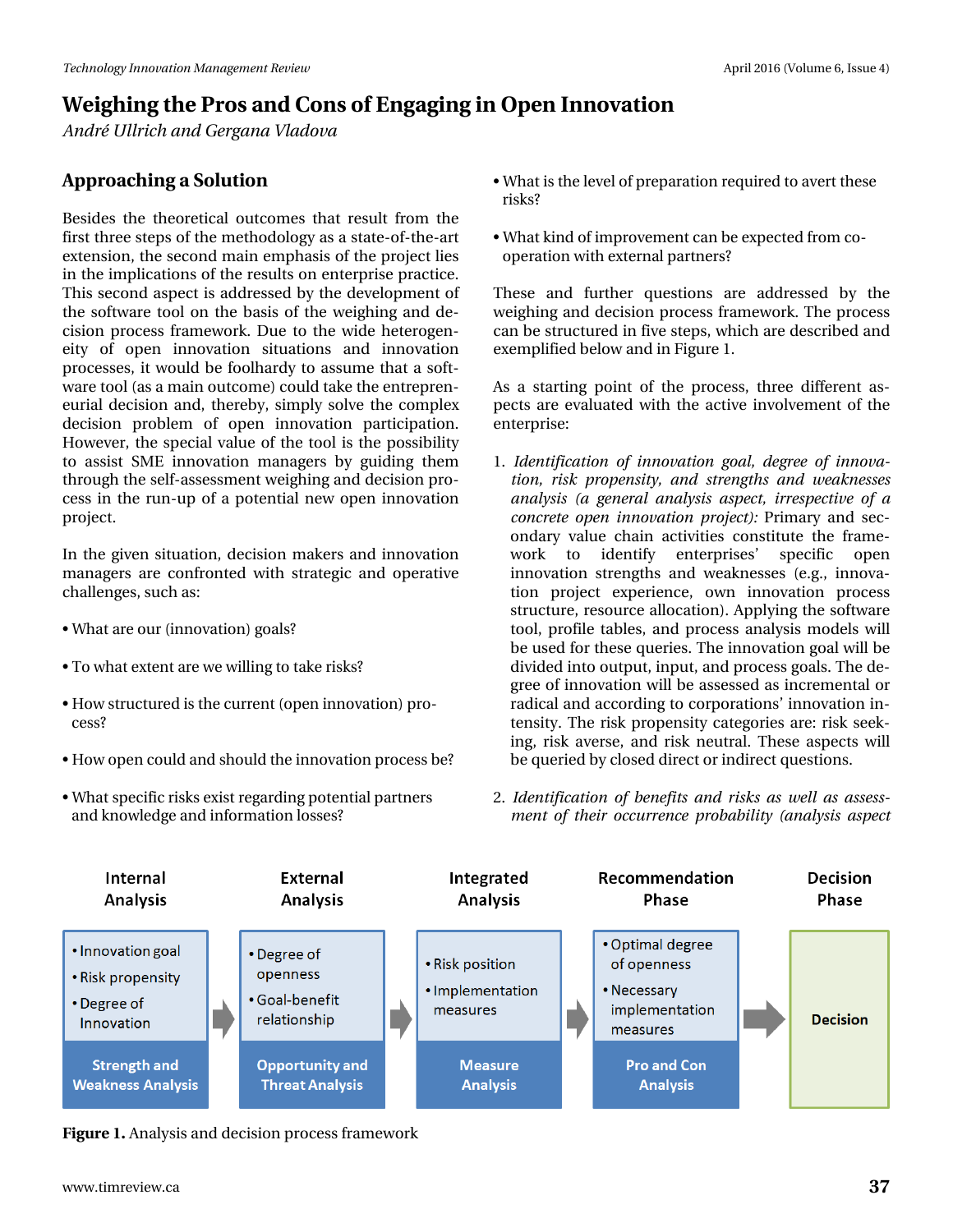*André Ullrich and Gergana Vladova*

*with regard to a concrete open innovation project):* Specific risks and benefits of open innovation cooperation will be prompted using a predefined catalogue. Additionally, their respective occurrence probability will be estimated by indirect closed questions, for example, regarding past experiences with project partners, criticality of knowledge and information, and assessment of their actual situation and existing protection measures.

Within phase 1 and 2, indirect questions will be used to determine the enterprise's ideal degree of openness. In addition, enterprises will be enabled to specify their open innovation goals and relate specific project benefits directly to them.

3. *Assignment of measures to benefits and risks (analysis aspect with regard to a concrete open innovation project*): Analytical findings will be considered to identify potential need for and comparative advantages of protection measures. They provide the basis for the assignment of relevant measures. If each risk and each benefit can be associated with corresponding specific measures in order to either avoid or enable them, then: i) already existing enabling or protection measures within the enterprise will be discovered and ii) missing measures and necessary investments and efforts for their establishment will be revealed. Based on the present innovation process structure, potential partner profiles, knowledge and information flows, and legal situations, the enterprise' risk position will be clarified.

Within the next steps, the enterprise-specific information gained within the three analysis phases will be evaluated automatically by the software and with no need for the active involvement of the enterprise.

- 4. *Presentation of analysis results:* Based on the evaluation of the aforementioned steps, three major results will be depicted: i) the optimal degree of openness (by the aid of a type classification proximity/formalization [Diener 2015]); ii) expectable efforts for necessary, promising, and risk propensity dependent measures to enable context-specific optimal degrees of openness and innovation; and iii) depiction of advantages and disadvantages of the open innovation corporation project under consideration.
- 5. *Come to a decision:* Condensed information will be provided as a basis for the decision to be made.

To sum up, the analysis and decision process framework fulfils three functions: i) provision of understanding for the present situation and, within this, ii) reduction of the perceived risk of open innovation project participation, and iii) general recommendation for action, which serves as decision support for the innovation manager. Within the five steps, different information is requested in order to deduce the enterprise specific initial situation and target goals. Part of the information can be used repeatedly within the decisionmaking process regarding different open innovation projects. However, some analysis content should be estimated *de novo* for every open innovation project.

The framework and the software tool provide a broad, evaluative foundation to assist with the complexity of the decision-making process. However, acting on their own, the software tool *can* prepare the information basis and formulate concrete recommendations but *cannot* provide a definitive answer to the ultimate question of whether or not to participate in an open innovation project.

## **Conclusions and Outlook**

After establishing the theoretical background, approach, and process model, the next steps include their evaluation from the practical point of view. This is ensured by a close collaboration with enterprises (especially SMEs) and innovation experts and includes two evaluation focuses. First, the innovation indicators developed (see step 3 above) will be evaluated according to their importance within open innovation projects. Given the mostly theoretical nature of these indicators, this step is necessary in order to preserve their relevance and applicability within the practice of the enterprise. For this purpose, innovation experts will be asked to estimate and appraise the indicators on the basis of their practical experience. The indicators selected build the base for the development of the weighing and decision framework. After the implementation of the framework into the software tool, a second evaluation of both – the potentiality and functionalities of the tool – will be carried out in form of a test phase.

Whether a decision made in doubt was really good, accurate, or solely sub-optimal, remains highly subjective, simply because of the lack of the opportunity to compare real-world situations. There is only one realtime occurrence and no reliable further information about alternative scenario developments available.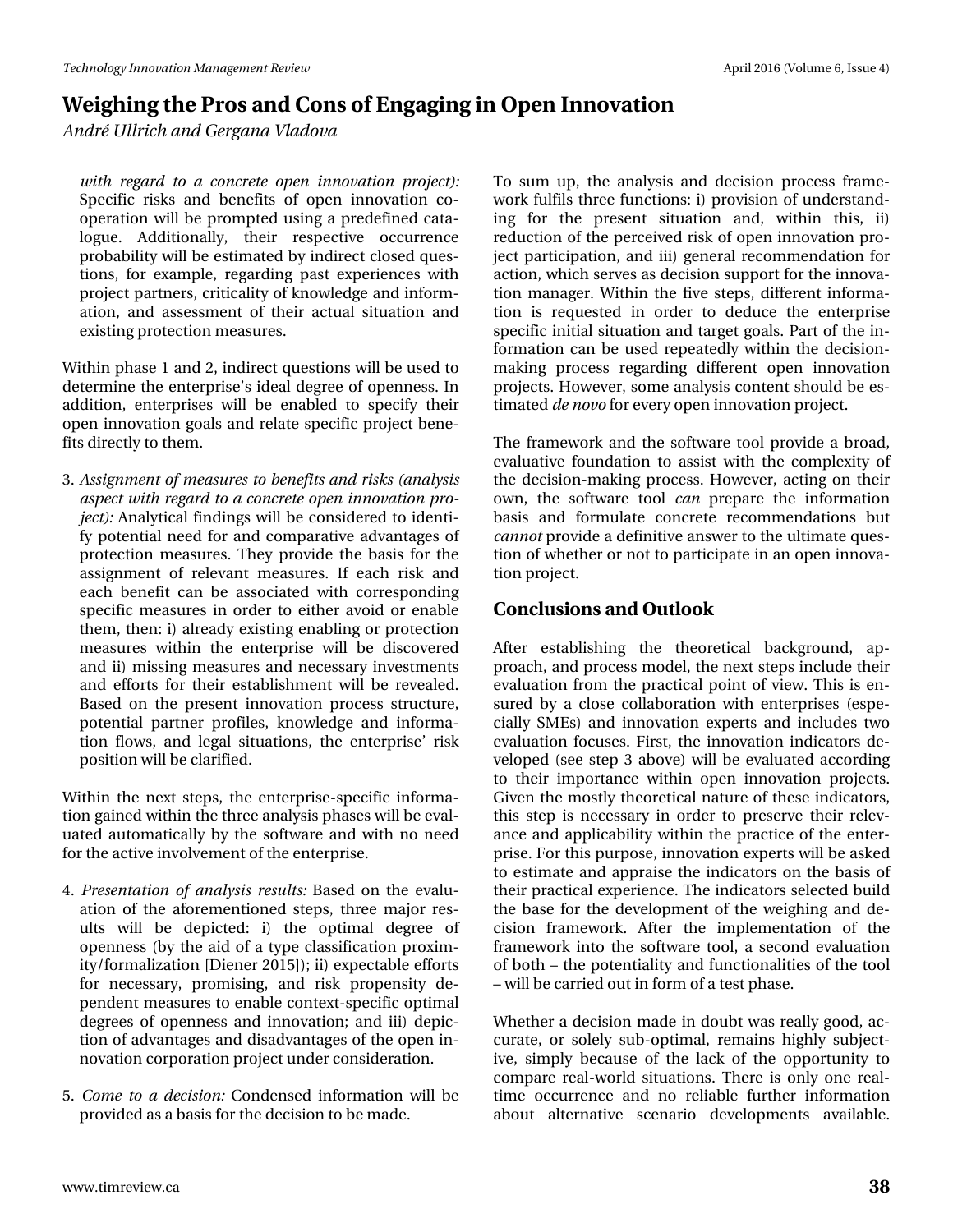# Z hljklqj#wkh#Surv#dqg#Frqv#i#Hqjdjlqj#q#Rshq#Lqqrydwlrq Dggu *F* Kaulfk#dgg# hujdgd#Yadgryd

Wkxv/#xlglqj#hqwhsuhqhxuldo#ghflvlrq#surfhwhv#v#sdu0 whistory and the hydrogen state of the hydrogen state of the hydrogen state of the state of the state of the state of the state of the state of the state of the state of the state of the state of the state of the state of 4<: <, #dv#d#uhdvrq#qrw#wr#sduwflsdwh#lq#dq#rshq#lqqryd0 who g #s un this with I yhg #wk dw#ulvn#dz duhg hw#I v#r i #s duw f x odu# lp sruwdqfh#ru#hqwhusulvhv/#w#v#slyrwdo#wr#surylgh#dq#xq0 ghuwdgglgi#wkdw#wkhlu#%Jvnv#duh#juhdwhu#li#wkhl#fkrrwh# qr www #qqr ydwh%#Ydonr ndul/#5348,1

Dowk r x j k # wk huh # v # d#s dnqw| # i # uhvhduf k # ghddqj # z lwk # wk h # dvvhvvp hqv#ri#vkh#srvlvlyh#dvshfw#ri#rshq#lqqrydvlrq# sur f hwhv#dv#z hoo#dv#vr p h#uhvhduf k#z lwk#hp skdvlv#r q# wkh#gdun#vlghvT\tin i#rshq#lqqrydwlrq/#wkh#qryhowy#ri#wklv# dssurdfk#lv#vkh#dqddvlv#ri#vkh#lqvhughshqghqflhv#ri# erwk#dfhw#dqg#wkhlu#frpelqhg#psdfw#rq#wkh#rshq#lq0 grydw'r g#surmhfw\*v#lkdgfhv#i#vxffhvv1

VP Hv#duh#s duwf x oduoj #dgguhvvhg#ehf dx vh#wk h| #duh#hf r 0 grp Ifddedfnerghy#dgg#zloo#ehqhilw#pruh#wk.dq#frusrud0 who qv#z lwk#hfrqrp lhv#ri#vfdoh1#Dowkrxjk#idflqj#vlplodu# fkdochqjhv/#hdfk#v#xqltxh#dqg#uhtxluhv#wdloruhg#uhfrp0 p hqgdwr qv#r u#p sur yhp hqwl

## Df ngr z dagi hp hqw

Wikh#surnhfw#Rshq#Gdunqhvv#HLJI#surprwlrq#sodq#4;965# ri#wkh#Lqwwwxw#öu#Hqhujlh0#xqg#Xpzhowwhfkqln#+LXWD,,/# lv#xqghg#e|#wkh#Dll#zlwklq#wkh#surjudpph#tru#vsrqvru0 vkls#e|#Lqgxvwuldd#Mllqw#Uhvhdufk#dqg#Ghyhorsphqw# # JI,#ri#wkh#Jhupdq#Ihghudo#Plqlvwu|#ri#Hfrqrplf, ال Diidlw#dqg#Hqhuj | 1

Dq#hdudhu#yhuvirq#ri#wklv#duwfdn#zdv#suhvhqwhg#dw#wkh# 5348#LVSLP #Lggrydwrg#Vxpplw#g#Eulvedgh/#Dxwwddd/# Ghf hp ehut9' </#53481#LVSLP # wslp t uj,# # wk h # Lq whuqdwlr qdd # Vr flhw t # r ut Sur i h wlr gdot 4.g grydw'r g # P dg di h p h gw # # v # d # qhvz r un#r i#uhvhduf k huv/#lqgx vwuldolvw/#f r qvx ovdqw/#dqg# sxedf#erglhv#zkr#vkduh#dq#lqwhuhvw#lq#lqqrydwlrq#pdq0 di hp hqwl

### Der xwww.h#Dxwkruv

Dggu/#EX coulf k #k dv#z r unhg#dv#d#Uhvhduf k #Dvvl vvdgv# dqg#d#SkG#Fdqglgdwh#dw#wkh#Fkdlu#ri#Exvlqhvv#Lq0 ir up dwf v#z lwk#dq#hp skdvlv#r q#Surfhvvhv#dqg#V|v0 whp v#dw#wkh#Xqlyhuvlw|#ri#Srwgdp/#Jhupdq|/#vlqfh# judgxdwlgj#wkhuh#zlwk#d#Glsorpd#q#Exvlqhw#Dgplq0 Ivwdwr q#Iq#5344#Fxuhqvo /#klv#uhvhduf k#Iqwhuhvw# duh# shq#qqrydwlrq#surfhwhv/#hpsor|hh#txdolilfd0 whrq/#wkh#shuirupdqfh#fdsdeldw|#i#qglfdwruw#ru#dv0 vhwlgi# rujdgl}dwrgv/# dgg# fkdgjh# fdsdeldw|# uhvhdufk #1 x uwk hup r uh/#k h#f r gwlgxr x vol #p r ghudwhv# fuhdwlylw|#zrunvkrsv#uhjduglqj#wxuexohqfhv#lq#exvl0 qhw#nqylurqp hqwr#Kh#kdv#sxedvkhg#yhudd#qdwlrq0 doldqg#qvhuqdvlrqdolduvlfohv#q#vkh#uhvhdufk#duhdv#ri# f kdqj h#f dsdeldw|/#f uhdwlylw|#whf kqlt xhv/#vhdvr qdo0 lw/\*v/#dqg#npsor|hh#xdolilfdwlrq1

J huj dqd#Yodgr yd#v#d#Jhvhduf k#Dvvlvvdqv#dqg#d#SkG# Fdqglgdwh#dw#wkh#Fkdlu#i#Exvlqhvv#Lqirupdwfv#zlwk# dq#hp skdvlv#rq#Surfhvvhv#dqg#V| whp v#dw#wkh#Xql0 yhuvly #ri#Srwgdp/#Jhupdq|#A/kh#krogy#d#PdwhuŠr# ghiuhh#lq#Lqwhuqdwlrqdo#Hfrqrplf#Uhodwlrqv#iurp# wkh#Xqlyhuvlw|#ri#Qdwlrqdo#dqg#Zruog#Hfrqrp|#lq# Vrild/#Exojduld/#dqg#d#Pdjlvvhu#ghjuhh#urp#wkh#uhlh# Xqlyhuvlvtow #Ehudq/#J hup dq| #Vkh#kdv#ehhq#z runlqj# z lwklg#glyhwh#uhvhduf k#sur rhf w/#dgg#vkh#dnf wxuhv# judgxdwh#rxuvhv#dqg#vhplqduv#q#wkh#lhog#ri#nqrz0 dhgi h#p dqdi hp hqw#Khu#p dlq#lhoqv#ri#uhvhdufk#duh# frusrudwh#frppxqlfdwlrq#dqg#fxowxuh/#nqrzohgjh# p dqdj hp hqw#surgxfw#rxqwhuihlwlqj/#dqg#rshq#lq0 qr ydw'r q#p dqdj hp hqwl